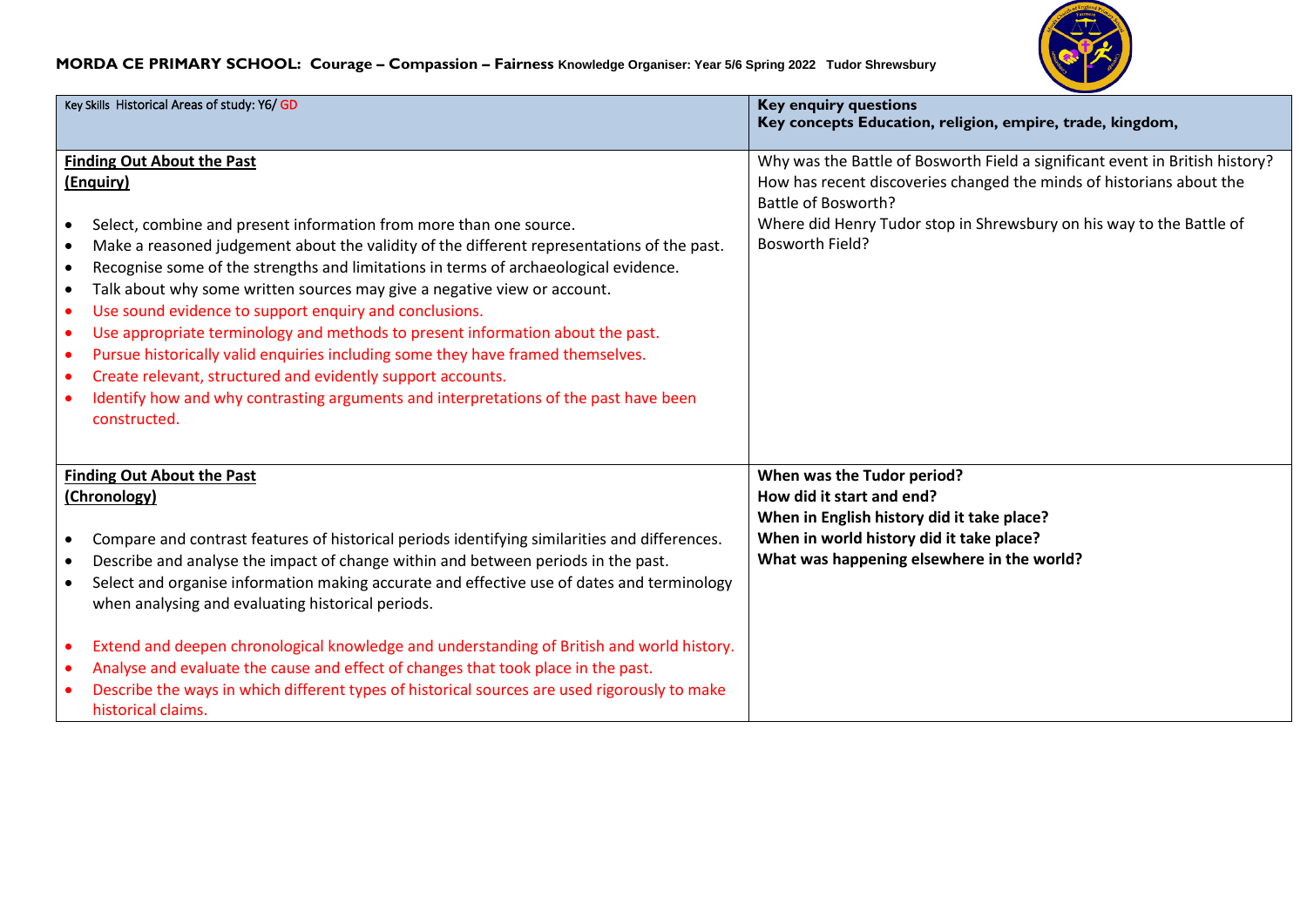| <b>Historical Events</b><br>Describe features of past events and make links between them.<br>Interpret and evaluate a key historical event from more than one perspective or view point.<br>Support evaluations with a range of evidence from a range of sources<br>Identify significant events, make connections, draw contrasts, and analyse trends within<br>periods and over long arcs of time.<br>Understand and explain the reasons for, and results of, key historical events.<br>$\bullet$<br>Support evaluations with a range of effective evidence from a range of appropriate sources. | When was the Battle of Bosworth Field?<br>Who were involved in the Battle?<br>Why was the Battle of Bosworth Field a significant event in English History?<br>Why did the War of the Roses begin?                                  |  |
|---------------------------------------------------------------------------------------------------------------------------------------------------------------------------------------------------------------------------------------------------------------------------------------------------------------------------------------------------------------------------------------------------------------------------------------------------------------------------------------------------------------------------------------------------------------------------------------------------|------------------------------------------------------------------------------------------------------------------------------------------------------------------------------------------------------------------------------------|--|
| Lifestyles of People in the Past<br>Describe and make links between a range of past societies.<br>Analyse and give reasons for the characteristics of a range of significant groups form the<br>past, e.g. Ancient Egyptians, Native Americans, etc.<br>Describe and give reasons for the beliefs held by different societies in the past.<br>Compare and contrast the distinctive features of past societies.                                                                                                                                                                                    | How important was religion during the Tudors?<br>Which buildings in Shrewsbury were built in the Tudor times?<br>What was life like in Shrewsbury during the Tudor times?<br>Why and when did Henry VIII dissolve the monasteries? |  |
| <b>Significant Historical People</b><br>Use a wide range of evidence to compare and analyse the lives of significant historical people<br>from the same historical period.<br>Use a wide range of evidence to compare and analyse the lives of significant historical people<br>from different historical periods<br>Describe a significant society or issue in world history and its interconnections with other<br>world developments.<br>Use appropriate evidence sources to identify how people's lives have been shaped by people<br>and events.                                             | Who was Henry VII?<br>Who was Margarette Beaufort and how did she help Henry Tudor become<br>king?<br>Who was Richard III?<br>Who was Henry VIII and his wives?<br>Who was Elizabeth I?                                            |  |
| Commission; Children to create a historical report based on Tudors and Tudor Shrewsbury Team: Historians Client: Shrewsbury Council                                                                                                                                                                                                                                                                                                                                                                                                                                                               |                                                                                                                                                                                                                                    |  |
| Key Vocabulary: Monarch, Kingdom, King, Queen, primogeniture, Christianity, Catholics, Protestants, conflict, battle, War of the Roses, House of Lancaster,<br>House of York, Lancastrians, Yorkist, Shrewsbury, Henry Tudor, dissolution of the monasteries                                                                                                                                                                                                                                                                                                                                      |                                                                                                                                                                                                                                    |  |